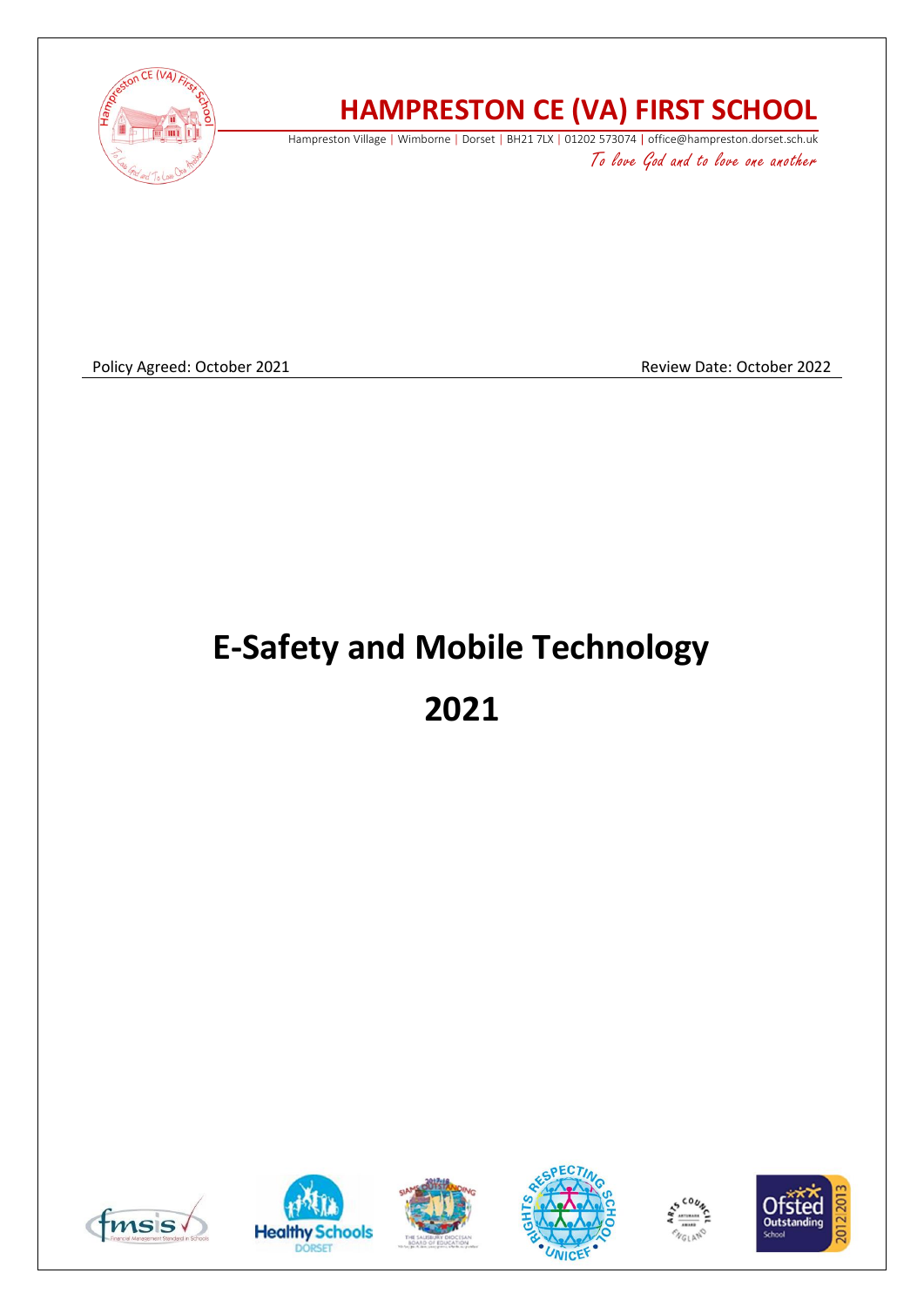#### **Introduction**

Whilst care has been taken to consider all aspects of E-Safety there may be times when members of staff, schools and services need to make independent judgments on individual situations not covered in this document. It is expected that in these circumstances that all staff will advise their senior colleagues of such action taken or proposed and schools will seek further advice from HR.

This document applies to all members of staff employed either directly or indirectly by Leeds City Council and Leeds Schools. All members of staff are expected to adhere to this code of practice to ensure the safety of the young people in their care and in doing so fully abide by the guidance contained herein. Any member of staff found to be in breach of these guidelines may be subject to disciplinary action.

For the purpose of this document 'Students', 'Pupils', 'Children' and 'Young People' will refer to all children and young people who members of staff have contact with as part of their professional capacity and to which all staff have a professional duty of care.

For the purpose of this document 'Schools', 'Services' and 'Organisations' will refer to the employer and place of work of all members of staff, whether the place of work is permanent, temporary or peripatetic.

#### **Aim**

The aim of this policy is to inform all staff of best practice around E-Safety and draw attention to existing local and national guidance on this subject. It is our responsibility to safeguard young people and protect staff from false accusations of improper conduct so that together we can ultimately maintain the safest possible learning and working environments for children and staff alike.

# **Teaching and learning**

The Internet is an essential element in 21st century life for education, business and social interaction. The school has a duty to provide students with quality Internet access as part of their learning experience. Internet use is a part of the statutory curriculum, a necessary tool for staff and pupils and will enhance learning. The school Internet access will be designed expressly for pupil use and will include filtering appropriate to the age of pupils. Pupils will be taught what Internet use is acceptable and what is not and given clear objectives for Internet use.

Pupils will be educated in the effective use of the Internet in research, including the skills of knowledge location, retrieval and evaluation. Pupils will also be taught how to evaluate Internet content and should be taught to be critically aware of the materials they read. All pupils will be shown how to validate information before accepting its accuracy.

The school will ensure that the use of Internet derived materials by staff and pupils complies with copyright law. Equipment on loan to a member of staff (e.g. laptop) should be used solely by the member of staff; it is not acceptable to loan the equipment to someone else.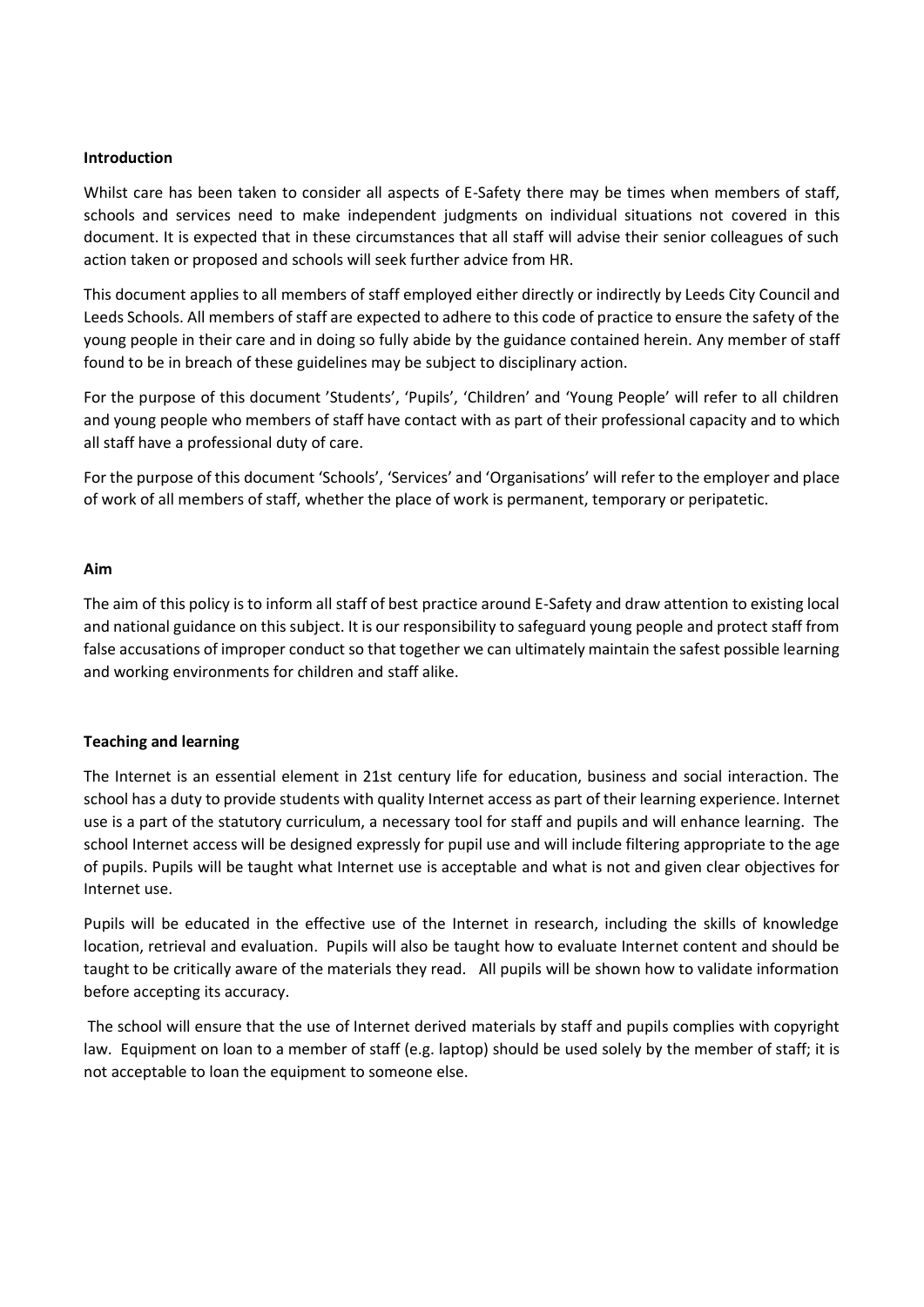# **Social Contact with Pupils, Children or Young People**

Staff must not establish or seek to establish social contact with pupils, children or young people for the purpose of securing a friendship or to pursue or strengthen a relationship. Even if a pupil, child or young person seeks to establish social contact, or if this occurs coincidentally, the member of staff should exercise his or her professional judgement in making a response and be aware that such social contact could be misconstrued.

All contact with pupils, children or young people should be through appropriate channels at all times. Any communication outside of agreed professional boundaries could be prone to misinterpretation and as a result could put both the employee and young person at risk.

Staff should not give, nor be required to give, their personal details such as home or mobile phone number, Instant Messenger identities or personal e-mail address to pupils, children or young people. Staff should not use any of the above means to contact pupils, children or young people without the prior and explicit consent of Senior Management. Any member of staff found to be in contact with pupils, children or young people through any of the above means, or any other unapproved method, without prior consent could be subject to disciplinary action.

Internal e-mail and approved contact systems should only be used in accordance with the appropriate school or service Information Security Policy.

# **Members of staff should:**

- Always seek approval from senior management for any planned social contact with pupils, children or young people for example when it is part of a reward scheme or pastoral care programme
- Advise senior management of any regular social contact they have with a pupil, child or young person which may give rise to concern
- Report and record any situation which they feel might compromise the reputation of the organisation or their own professional standing

# **Internet Use**

Members of staff must follow and adhere to the policies on the use of IT equipment at all times and must not share logins or password information with other members of staff, pupils, children or young people, friends, family or members of the public.

Under no circumstances should members of staff in the work place access inappropriate images using either personal or work based equipment. Accessing child pornography or indecent images of children on the internet, and making, storing or disseminating such material is illegal and if proven will invariably lead to disciplinary action the individual being barred from work with children and young people.

Using work based equipment to access inappropriate or indecent material, including adult pornography, either in the work place or at home, will give cause for concern particularly if as a result children or young people might be exposed to inappropriate or indecent material and may also lead to disciplinary action.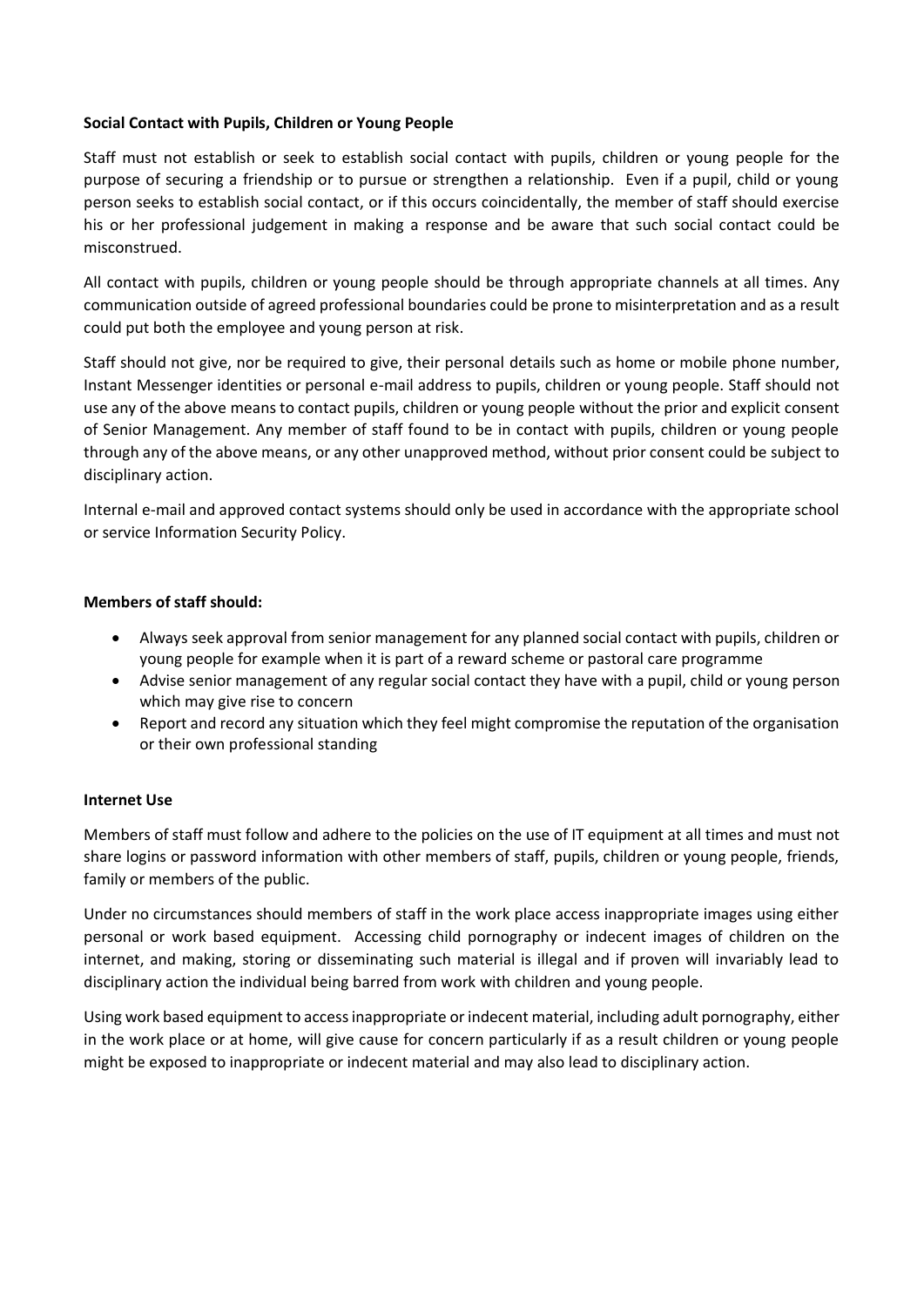#### **Managing Internet Access**

#### **Information system security**

The School's ICT systems capacity and security will be reviewed regularly and virus protection will be updated regularly.

#### **Published content and the school web site**

The contact details on the Web site should be the school address, e-mail and telephone number. Staff or pupils' personal information will not be published. The headteacher and e-Safety Coordinator will take overall editorial responsibility and ensure that content is accurate and appropriate.

Photographs of pupils alongside pupils' full names will not be used anywhere on the Web site or Blogs.

# **Social networking and personal publishing**

Members of staff must not have any contact with pupils, children or young people through such sites and staff must not add pupils, children or young people as friends or respond to requests for friendship from children if asked. If a member of staff suspects that an existing friend is a student, child or young person, they should take reasonable steps to check the identity of the individual and end the friendship should the suspicions not be put to rest.

It is recognised that personal access to Social Networking sites outside the work environment is at the discretion of the individual however members of staff should consider their use of social networks as they take on the responsibilities of a professional, taking particular care to secure personal information and ensure their use of such networking sites is respectable and appropriate at all times.

Personal profiles on social networking sites and other internet posting forums must not identify your employer or place of work and careful consideration should be given to information which is published on such sites. For example, information which is confidential or could put others at risk should not be posted on such public domains. If the material you post or display is considered inappropriate or could be considered to bring your school or profession into disrepute, disciplinary action may be considered.

Schools ICT service providers may block/filter access to social networking sites. Pupils will be advised never to give out personal details of any kind which may identify them or their location. (Please refer to 'Think and Click' Internet Safety rules displayed in all classrooms and the Acceptable Use Policy.) Pupils and parents will be advised that the use of social network spaces outside school is inappropriate for primary aged pupils.

# **Inappropriate Material**

When considering what is defined as inappropriate material it is important to differentiate between inappropriate and illegal and inappropriate but legal. All staff should be aware that in the former, case investigation may lead to criminal investigation, prosecution dismissal and barring. In the latter it can still lead to disciplinary action, dismissal and barring even if there is no criminal prosecution.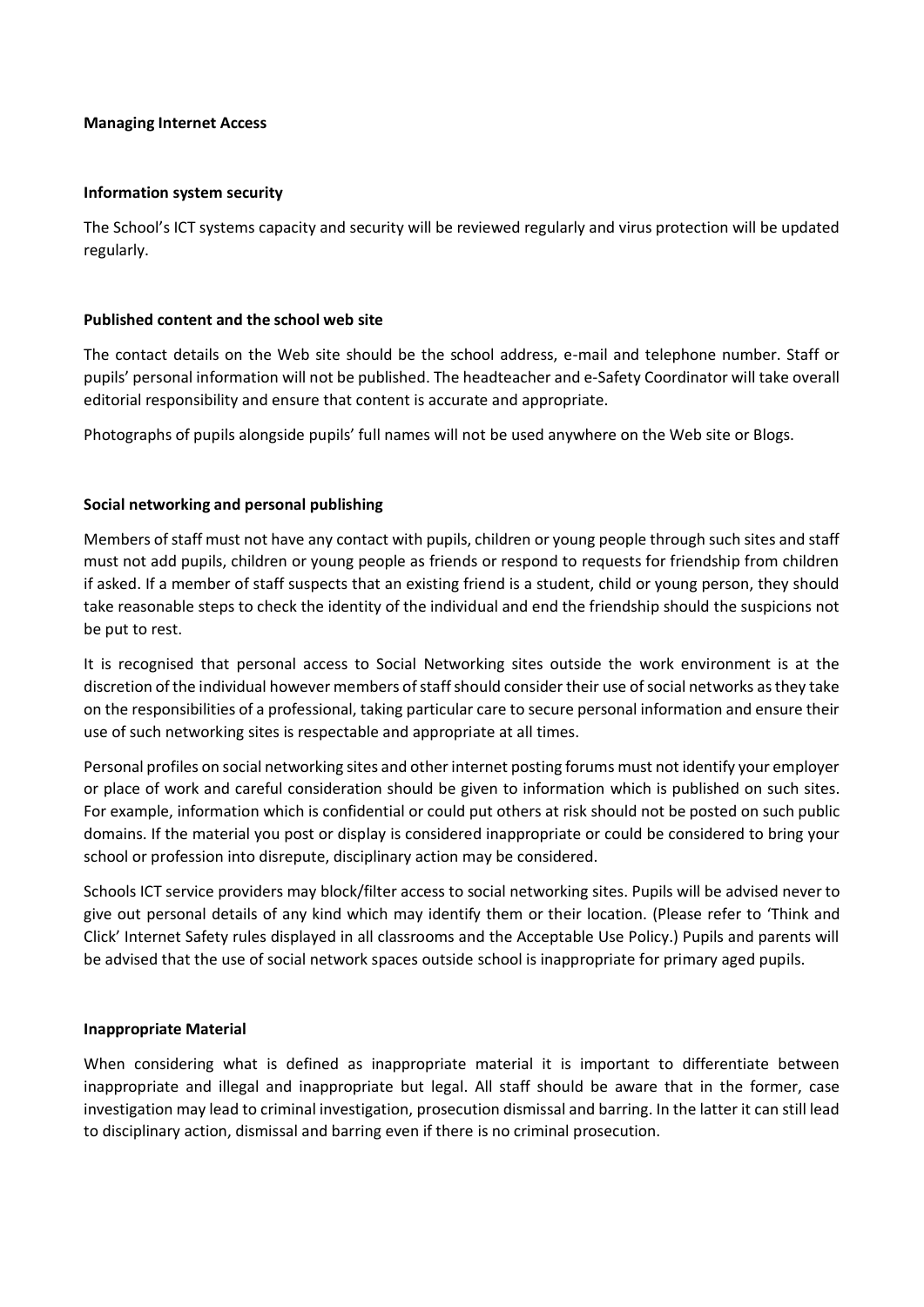It is illegal to possess or distribute indecent images of a person under 18 and viewing such images on-line may constitute possession even if not saved. Accessing child pornography or indecent images of children on the internet, and making, storing or disseminating such material is illegal and if proven will invariably lead to the individual being barred from work with children and young people.

# **Material which incites hate, harm or harassment**

There are a range of offences in relation to incitement of hatred on the basis of race, religion, sexual orientation and particular offences concerning harassing or threatening individuals which includes cyber bullying by mobile phone and social networking sites etc. It is an offence to send indecent, offensive or threatening messages with the purpose of causing the recipient distress or anxiety.

# **Professionally Inappropriate Material**

Actions outside the work place that could be considered so serious as to fundamentally breach the trust and confidence in the employee may constitute Gross Misconduct. These actions may not always be illegal. For example, using work equipment to access inappropriate or indecent material, including 'adult pornography', will give the school or service rightful cause for concern particularly if as a result children or young people might be exposed to inappropriate of indecent material. Such behaviour would be considered inappropriate and could result in disciplinary action.

Some examples of inappropriate material and actions are:

- Posting offensive or insulting comments about colleagues on social networking sites;
- Accessing adult pornography on work based computers during break;
- Making derogatory comments about pupils or colleagues on social networking sites;
- Posting unprofessional comments about one's profession or workplace on social networking sites.
- Making inappropriate statements or asking inappropriate questions about pupils on social networking sites
- Contacting pupils by email or social networking without senior staff approval;
- Trading in fetish equipment or adult pornography.

# **Managing filtering**

The school will work with the service providers to ensure systems to protect pupils are reviewed and improved. If staff or pupils discover an unsuitable site, it must be reported to the e-Safety Coordinator or member of the Senior Leadership Team.

# **Creating Images of pupils through Photography and Video**

Many work based activities involve recording images and these may be undertaken as part of the curriculum, extra school activities, for publicity, or to celebrate achievement. However, written permission should be gained from legal guardians as well as senior management prior to creating any images of children.

Using images of children for publicity purposes requires the age-appropriate consent of the individual concerned and their legal guardians. Images will not be displayed on the school website, in publications or in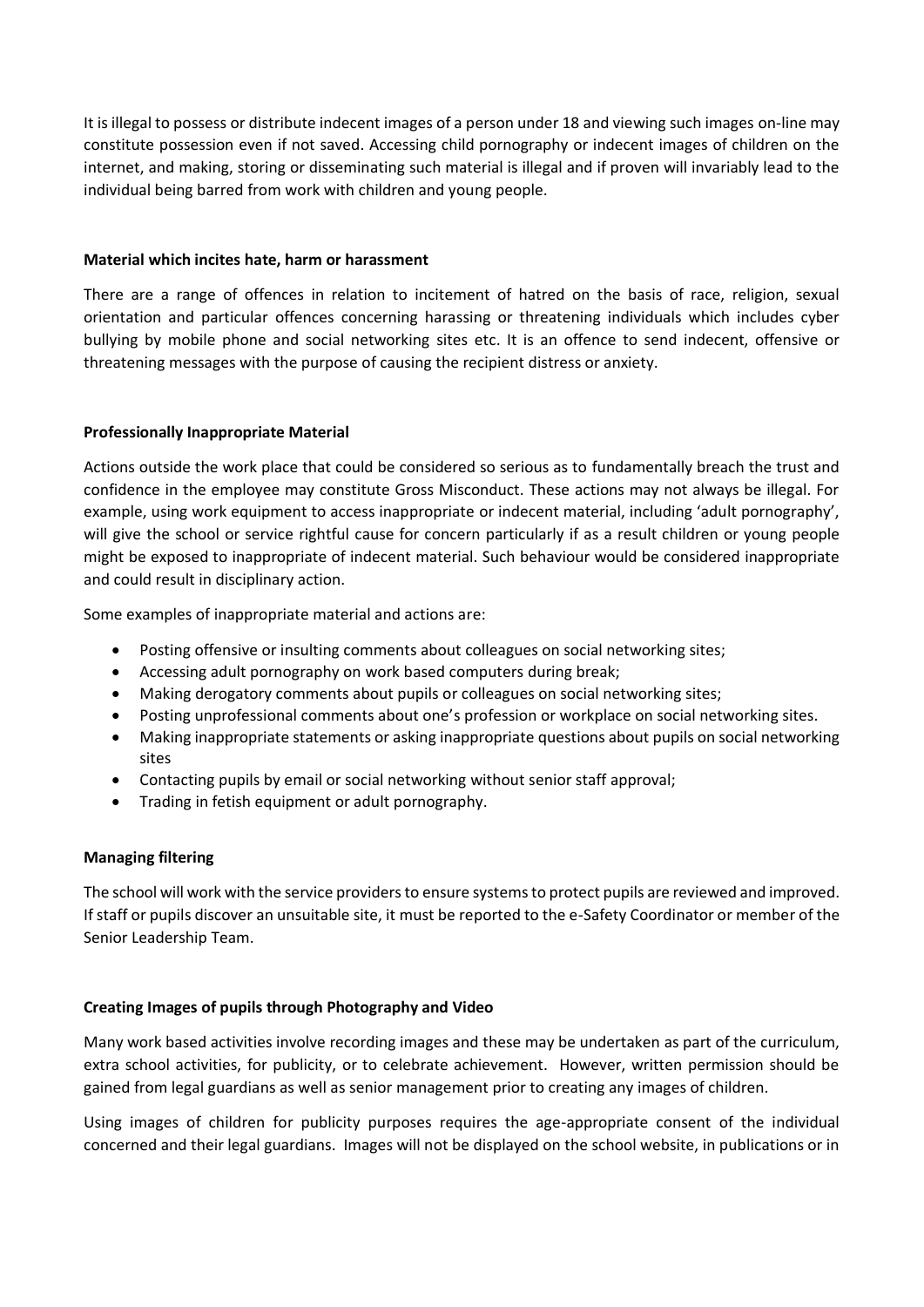a public place without such consent. The definition of a public place includes areas where visitors to the school or service provision have access.

Photograph or video images where possible must be created using equipment provided by the work place. However it is acceptable to record images of children on personal equipment such as personal cameras, mobile phones or video cameras for the use on the school website or the school twitter account. These images must then be deleted without being stored for personal use.

Members of staff creating or storing images of children using personal equipment without prior consent may be subject to disciplinary action. For convenience, staff might use their own mobile phones to take a photograph or video; once used, this must be deleted (no images should be stored longer than necessary; if an image is needed for more than 24 hours, school equipment or school-approved equipment might be used).

# **Members of staff must:**

- be clear about the purpose of the activity and about what will happen to the photographs when the lesson/activity is concluded
- ensure that senior management is aware that photography/image equipment is being used and for what purpose
- ensure that all images are available for scrutiny in order to screen for acceptability
- be able to justify images of children in their possession
- avoid making images in one to one situations

Members of staff must not take, display or distribute images of children unless they have consent to do so. Failure to follow any part of this code of practice could result in disciplinary action being taken.

# **Managing emerging technologies**

Emerging technologies will be examined for educational benefit and a risk assessment will be carried out before use in school is allowed.

# **Use of personal technology/equipment in school**

The use of any personal equipment in schools should always be with the prior permission of senior management in order to comply with health and safety regulations and members of staff should take care to comply with acceptable use and IT policies.

Personal equipment capable of recording images, moving images or sounds and those used for accessing the internet such as iPads, mobile phones, cameras, video cameras and laptops should not be used in work time without the prior permission of senior management.

Any member of staff found to be using such personal equipment without prior authorisation may be subject to disciplinary action.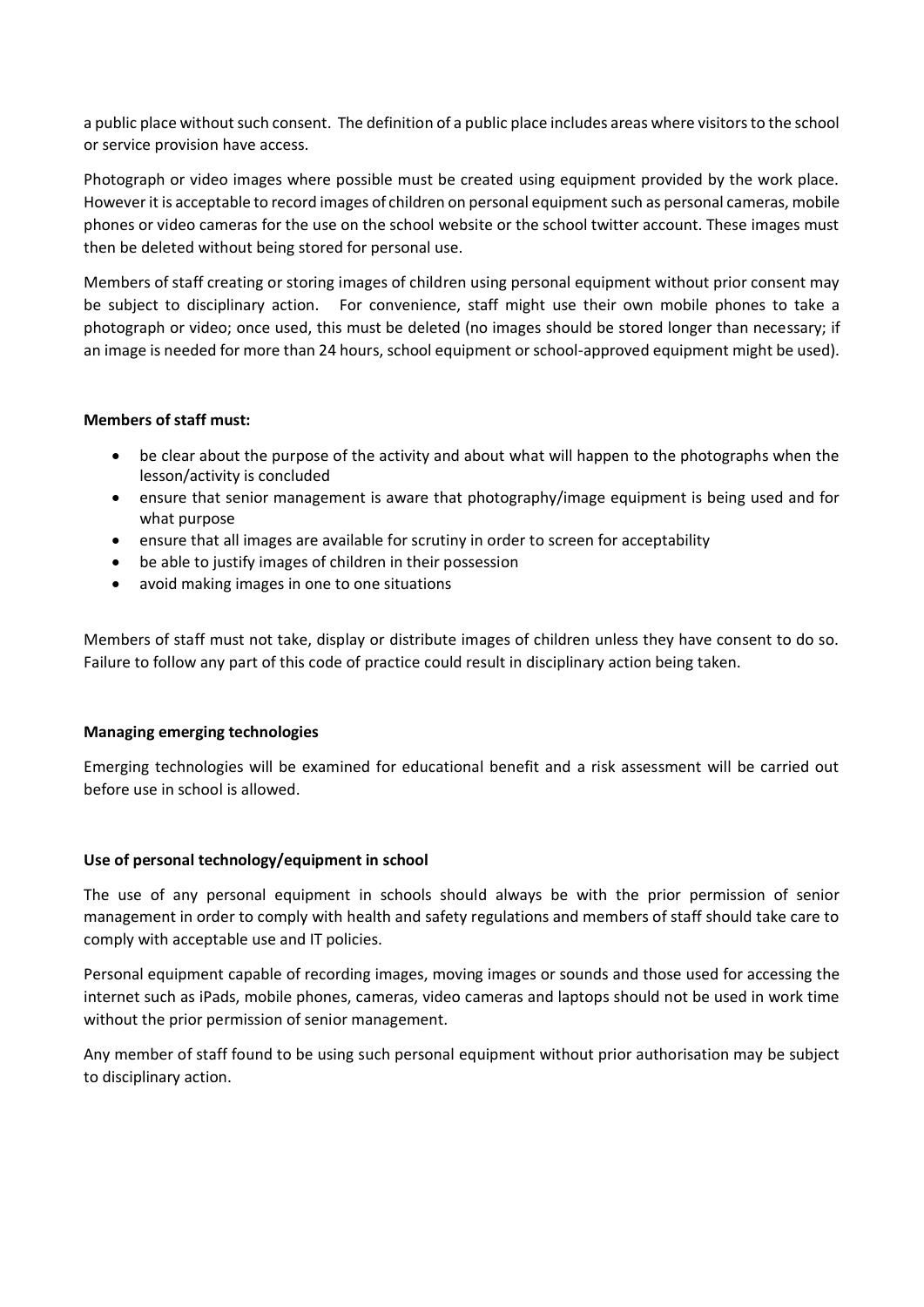# **Propriety and Behaviour**

All members of staff have a responsibility to maintain public confidence in their ability to safeguard the welfare and best interests of children and young people. They should adopt high standards of personal conduct in order to maintain the confidence and respect of their peers, children and the public in general.

Members of staff should not behave in a manner which would lead any reasonable person to question their suitability to work with children or act as a role model. This includes behaviour in virtual online communities' as well day to day social situations. Members of Staff also should not make (or encourage others to make) unprofessional personal comments through online media which scapegoat demean or humiliate, or might be interpreted as such.

An individual's behaviour, either in or out of the workplace, should not compromise his or her position within the work setting nor bring the school or organisation into disrepute.

If an allegation is received that a member of staff is responsible for comments made (online or otherwise) which could be deemed harmful, threatening, defamatory or abusive to the school or organisation, this will be investigated using the appropriate procedure. Any actions which bring the organisation or profession into disrepute will be considered under the appropriate policy and appropriate action taken in line with that procedure.

# **Protecting personal data**

Personal data will be recorded, processed, transferred and made available according to the Data Protection Act 1998.

# **Confidentiality**

Members of staff may have access to confidential information about pupils, children or young people and the organisation in order to undertake their everyday responsibilities and in some circumstances this may be highly sensitive or private information. Such information should never be shared with anyone outside the school, a member of the public or outside agencies, except in specific circumstances, for example when abuse is alleged or suspected. In such cases, individuals have a duty to pass information on without delay, but only to those with designated child protection responsibilities or a senior member of staff.

Care should be taken with the storage of such confidential information. Confidential information should never be stored on personal computers or devices or distributed through personal email or internet channels. Only authorised school based devices and systems should be used to store and transfer confidential information. Members of Staff found to be compromising confidentiality by use of unauthorised systems and devices could be subject to disciplinary action.

# **Authorising Internet access**

The school will keep a record of all staff and pupils who are granted Internet access. The record will be kept up-to-date, for instance a member of staff may leave or a pupil's access be withdrawn.

At Key Stage 1 and in the Foundation Stage, access to the Internet will be by adult demonstration with occasional directly supervised access to specific, approved on-line materials. At Key Stage 2 pupils will be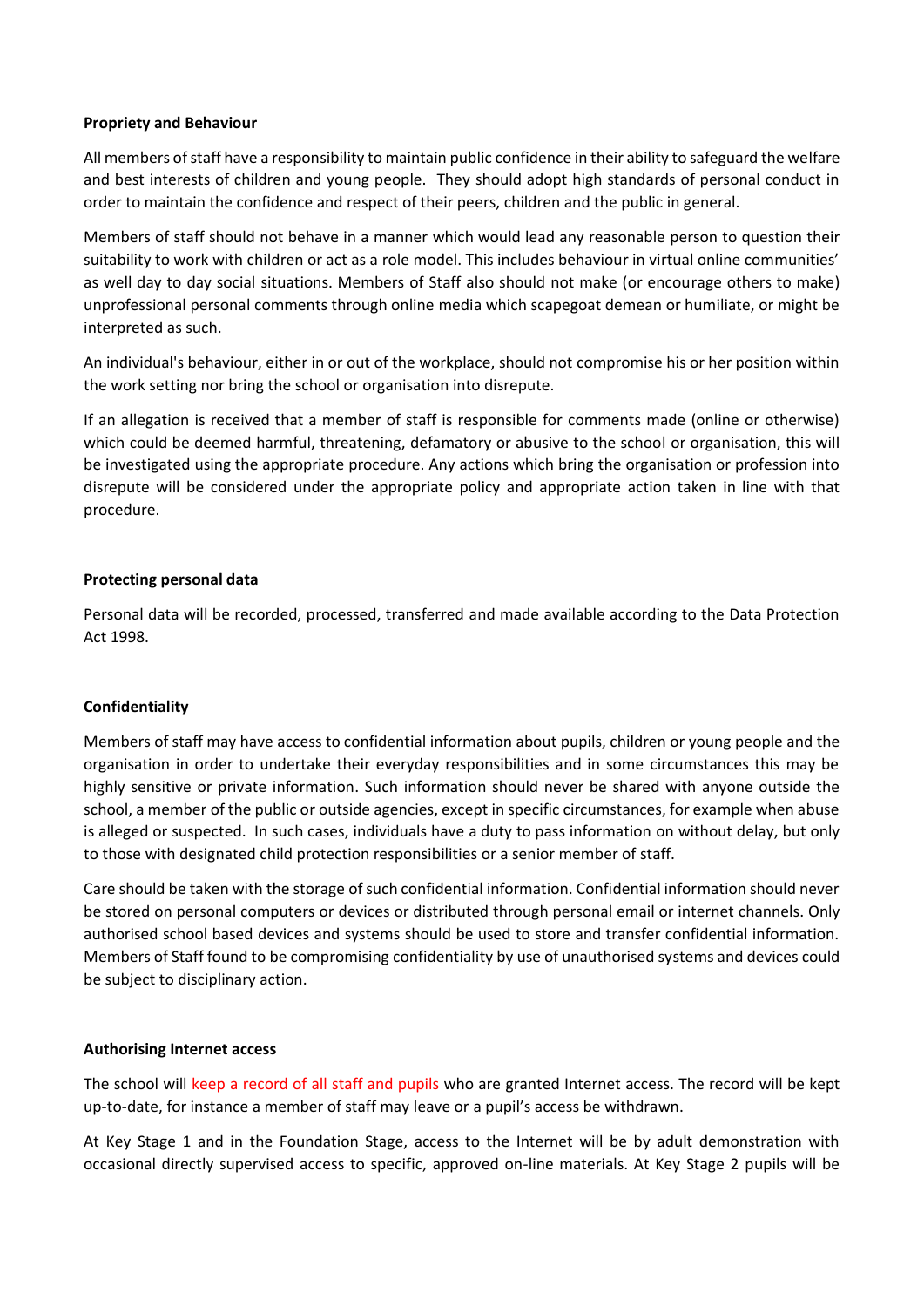supervised at all times when accessing the internet. All parents/carers will be asked to sign and return a consent form.

# **Cyberbullying (Refer to the Anti bullying Policy)**

All forms of bullying, including cyberbullying, are taken very seriously. Bullying is never tolerated and it is not acceptable for any member of staff to behave in a manner which is intimidating, threatening or in any way discriminatory. Behaviour which constitutes Bullying or Harassment may be dealt with under the Bullying and Harassment Policy and could result in disciplinary action.

However, this doesn't just extend to behaviour within the work place. In some instances bullying or harassment that occurs outside the workplace where there is a link to employment could also fall under the responsibility of the employer and therefore result in disciplinary action being taken against the responsible individual.

Certain activities relating to cyberbullying could be considered criminal offences under a range of different laws. Cyberbullying consists of threats, harassment, embarrassment, humiliation, defamation or impersonation and could take the form of general insults, prejudice based bullying or discrimination through a variety of media. Media used could include email, Virtual Learning Environments, chat rooms, web sites, social networking sites, mobile and fixed-point phones, digital cameras, games and virtual world sites.

If an allegation is received that a member of staff is responsible for comments made online which could be deemed harmful, threatening, defamatory, abusive or harassing in any way towards another employee, the organisation will investigate this matter. Any allegation of Bullying or Harassment made by an employee against another member of staff where the accused uses the internet, mobile phone, text message or email, along with any other forms of abuse, may be dealt with through the Bullying and Harassment policy and could lead to disciplinary action.

Staff are required to take steps to protect themselves and their personal information by:

- Keeping all passwords secret and protect access to their online accounts
- Not befriending children and young people on social networking services and sites
- Keeping personal phone numbers private
- Not using personal phones to contact parents and pupils, children and young people
- Keeping personal phones secure, i.e. through use of a pin code, when within work
- Not posting information about themselves that they wouldn't want employers colleagues, pupils, children, young people or parents to see
- Not retaliating to any incident
- Keeping evidence of any incident
- Promptly reporting any incident using existing routes for reporting concerns.

Any incident of cyberbullying will be investigated under the appropriate policy and could result in disciplinary action.